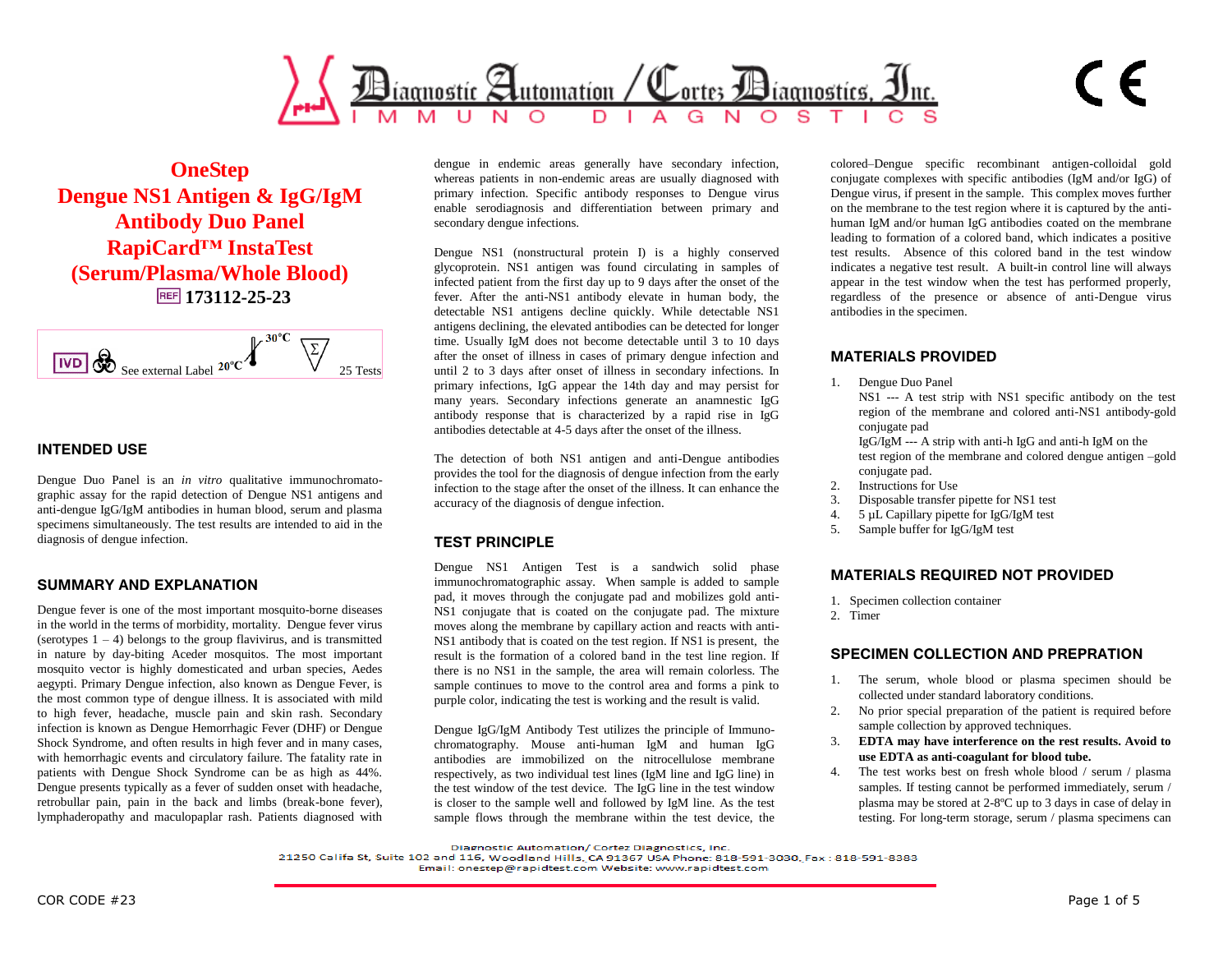

be frozen at -20ºC for 3 months or -70ºC for longer period. Repeated freezing and thawing of the specimen should be avoided. Sodium azide can be added as a preservative up to 0.1% without affecting the test results.

- 5. Heat inactivation of specimens, which may cause hemolysis and protein denaturation, should be avoided. Avoid to use haemolysed, clotted, contaminated, lipamic and viscous/turbid specimen.
- 6. Specimen containing precipitates or particulate matter must be centrifuged and the clear supernatant only used for testing.
- 7. Do not inactivate the sample by heating.
- 8. Shipment of specimens should comply with local regulations for transportation of etiologic agents.

# **ASSAY PROCEDURE**

1. Bring the kit components to room temperature before testing.



- 2. Open the pouch and remove the Card. Once opened, the test card must be used immediately.
- 3. Label the test card with patient's identity.
- 4. a. Use the provided transfer pipette to transfer the specimen by depressing the bulb of the pipette.



b. Use provided Capillary pipette to withdraw 5 µL of sample. The black bar near the opening end of pipette indicates the needed 5.0 µl of sample in the stall.



Drop the sample in the corner pointed by "S1▼" .



5. a. Hold the pipette in a vertical position over the left "S" sample well of the device and deliver 3 drops (120-150  $\mu$ L) of sample into the well.

 $\epsilon$ 



b. Dispense 2 drops  $(80-100 \mu L)$  of sample buffer to the right "S" sample well



6. At the end of 20 minutes read the results. A strong positive sample may show result earlier.

#### *Note: Result after 20 minutes may not be accurate*



Diagnostic Automation/ Cortez Diagnostics, Inc. 21250 Califa St, Suite 102 and 116, Woodland Hills, CA 91367 USA Phone: 818-591-3030, Fax: 818-591-8383 Email: onestep@rapidtest.com Website: www.rapidtest.com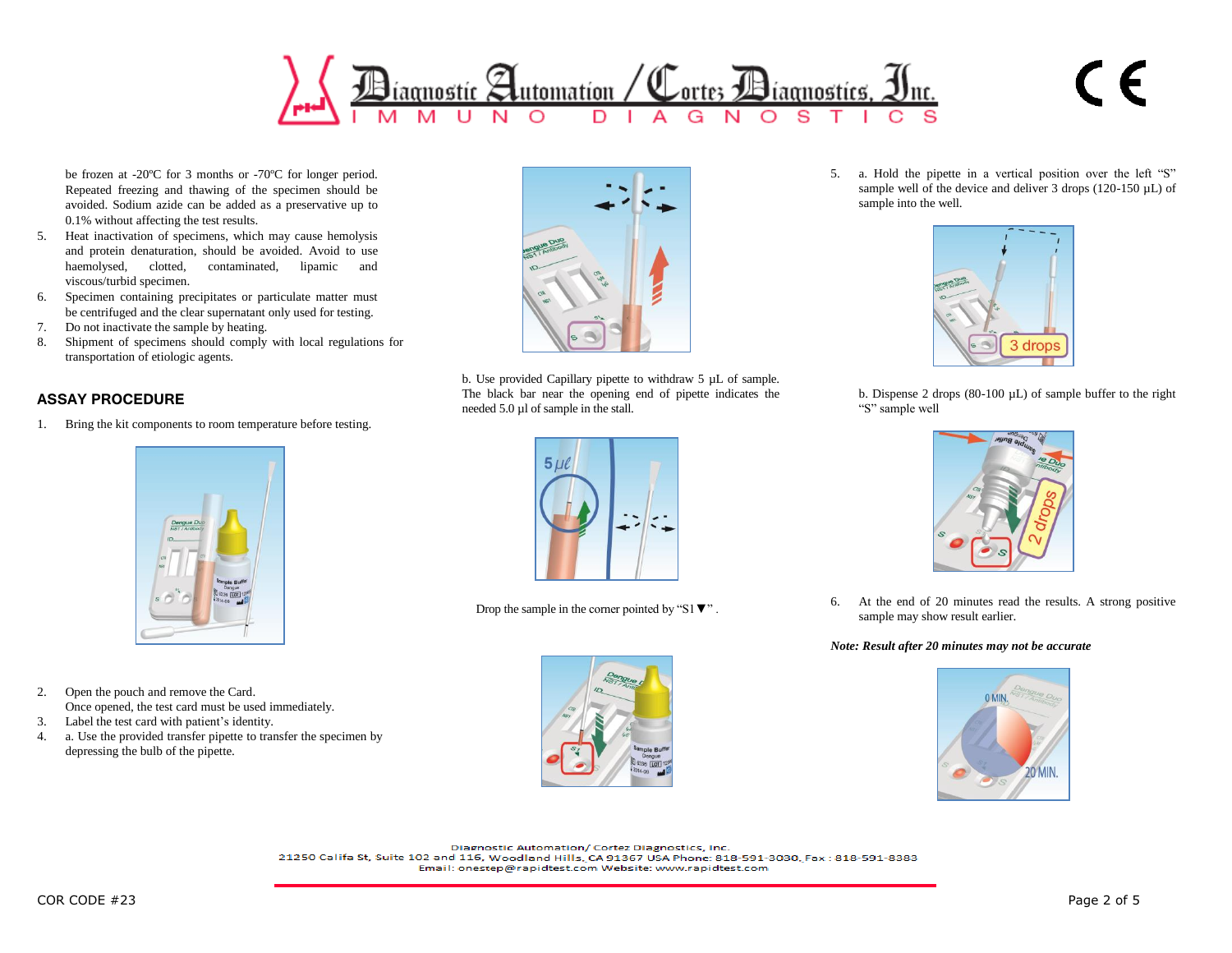

IgG Positiv

IgG Negativ



**InG** Positiv

IgG Positiv

IgG Negative



#### **INVALID** (Samples)



# **RESULTS QUALITY CONTROL**

- 1. The control band is an internal reagent and procedural control.
- 2. It will appear if the test has been performed correctly and the reagents are reactive.
- 3. Good Laboratory Practice recommends the daily use of control materials to validate the reliability of the device. Control materials which is not provided with this test kit may be commercially available.

# **LIMITATIONS**

- 1. The test is for qualitative detection of Dengue NS1 antigen and/or anti-Dengue antibodies in blood, serum or plasma sample and dose not indicate the quantity of the analytes.
- 2. The test is for *in vitro* diagnostic use only.
- 3. A negative test result cannot exclude a recent infection.
- 4. It is common that viruses belong to falvivirus genus, such as dengue virus, Japanese encephalitis, tick-borne encephalitis, yellow fever virus and West Nile virus, have the serological cross reaction on antibody tests.
- 5. As in case of all diagnostic tests, a definitive clinical diagnosis should not be based on the result of a single test but should rather be made after all the clinical findings have been evaluated.

# **EXPECTED VALUES**

Dengue NS1 antigen can circulate in human blood from day 1 up to 9<sup>th</sup> day after the onset of the fever. However, the level of the antigen declines rapidly with the elevated level of antibody.

In primary infection, anti-dengue IgM is detectable 3-5 days after the onset of the illness. Anti-dengue IgG is detectable 14 days after the onset of the illness and may persist for many year.

In secondary infection, anti-IgG antibodies elevate in 1-2 days after the onset of the illness and often accompanied by an elevation of antidengue IgM antibodies.

# **PERFORMANCE CHARACTERISTICS**

#### **Dengue IgG/IgM Accuracy**

Dengue NS1 Antigen & IgG/IgM Antibody Duo Panel Test was evaluated on one thousand and forty one (1041) samples. The test results were compared with an approved predicate kit. The results of Dengue IgM accuracy are shown below.

 $\in$ 

|                                                                    | <b>Predicate Test</b>  |              |                     | <b>Total</b> |
|--------------------------------------------------------------------|------------------------|--------------|---------------------|--------------|
| <b>Dengue</b>                                                      |                        | IgM Positive | <b>IgM</b> Negative |              |
| <b>NS1</b><br>Antigen &<br>IgG/IgM<br>Antibody<br><b>Duo Panel</b> | IgM<br>Positive        | 249          | 9                   | 258          |
|                                                                    | <b>IgM</b><br>Negative | 12           | 771                 | 783          |
|                                                                    | <b>Negative</b>        | 261          | 780                 | 1041         |

Out of two hundred and sixty one (261) samples that were tested positive by the predicate kit, two hundred and forty nine (249) were positive on Dengue NS1 Antigen & IgG/IgM Antibody Duo Panel Test. Out of seven hundred and eighty (780) samples that were tested negative by the predicate kit, seven hundred and seventy one (771) were negative on Dengue NS1 Antigen & IgG/IgM Antibody Duo Panel Test. Twenty one (21) samples that have disagreed results were verified by IFA. Six (6) samples have the results agreed with Dengue NS1 Antigen & IgG/IgM Antibody Duo Panel Test while fifteen (15) samples agreed with the predicate kit. The agreement with the predicate kit is summarized as below.

Agreement of positive  $= 249/261 = 95.40\%$ Agreement of negative  $= 771/780 = 98.85\%$ Total Agreement = 1020/1041 = 97.98%

Diagnostic Automation/ Cortez Diagnostics, Inc.

21250 Califa St, Suite 102 and 116, Woodland Hills, CA 91367 USA Phone: 818-591-3030, Fax: 818-591-8383

Email: onestep@rapidtest.com Website: www.rapidtest.com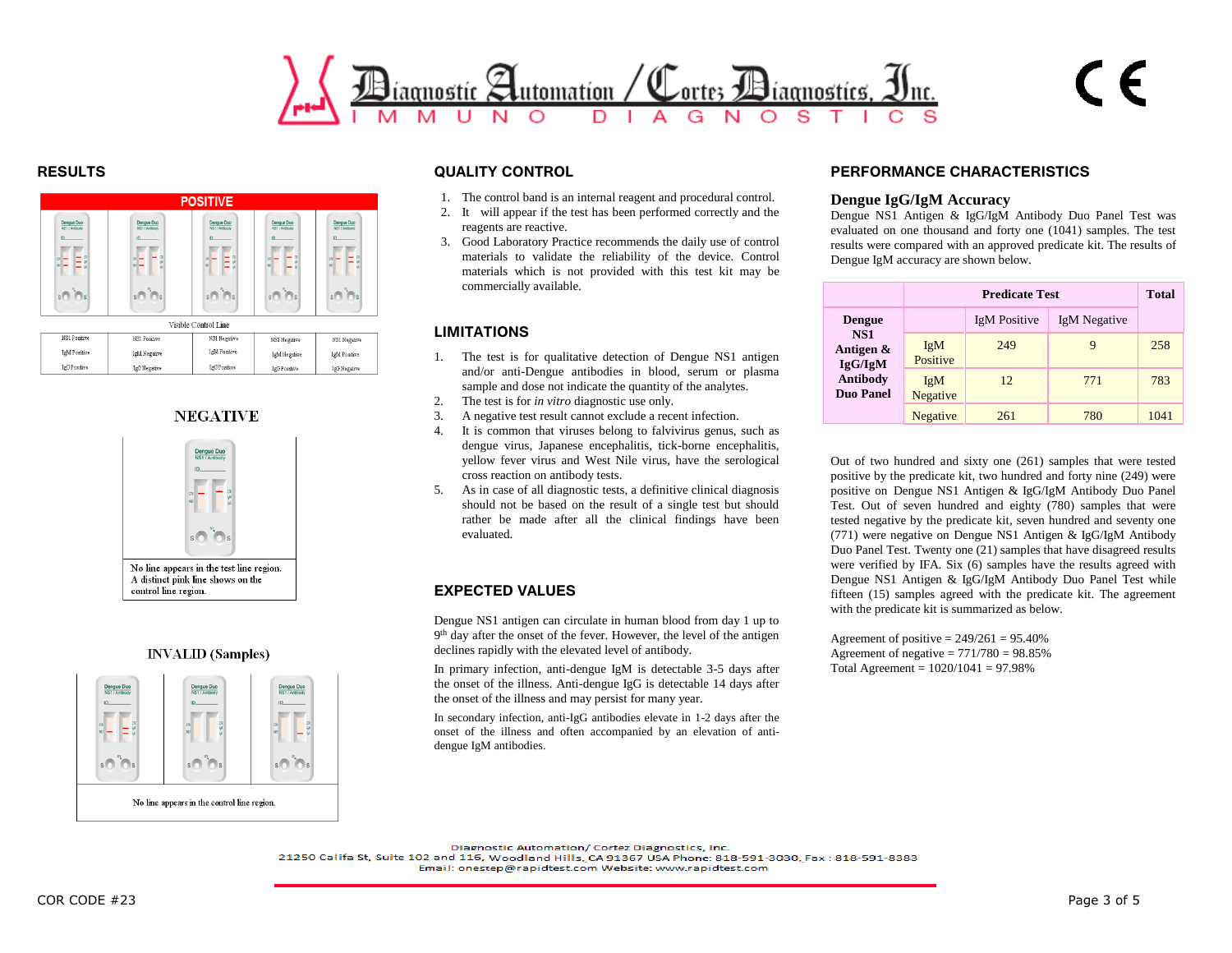

The results of Dengue IgG accuracy are shown below.

|                                                                                            | <b>Predicate Test</b>  |              |              | <b>Total</b> |
|--------------------------------------------------------------------------------------------|------------------------|--------------|--------------|--------------|
| <b>Dengue</b><br><b>NS1</b><br>Antigen &<br>IgG/IgM<br><b>Antibody</b><br><b>Duo Panel</b> |                        | IgG Positive | IgG Negative |              |
|                                                                                            | <b>IgG</b><br>Positive | 128          | 12           | 140          |
|                                                                                            | IgG<br>Negative        | 12           | 889          | 901          |
|                                                                                            | Negative               | 140          | 901          | 1041         |

Out of one hundred and forty (140) samples that were tested positive by the predicate kit, one hundred and twenty eight (128) were positive on Dengue NS1 Antigen & IgG/IgM Antibody Duo Panel Test. Out of nine hundred and one (901) samples that were tested negative by the predicate kit, eight hundred and eighty nine (889) were negative on Dengue NS1 Antigen & IgG/IgM Antibody Duo Panel Test. Twenty four (24) samples that have disagreed results were verified by IFA. Seven (7) samples have the results agreed with Dengue NS1 Antigen & IgG/IgM Antibody Duo Panel Test while seventeen (17) samples agreed with the predicate kit. The agreement with the predicate kit is summarized as below.

Agreement of positive  $= 128/140 = 91.43\%$ Agreement of negative  $= 889/901 = 98.67\%$ Total Agreement =  $1017/1041 = 97.69%$ 

## **Dengue IgG/IgM Specificity**

Dengue NS1 Antigen & IgG/IgM Antibody Duo Panel Test has tested sixty (60) samples that were infected by of the following diseases: HAV, HBV, HCV, HEV, Lupus and CMV. All the samples showed no affect on the specificity of the assay. Rheumatoid factor up to 167 IU/mL showed no affect on the specificity of the assay.

## **Dengue NS1 Antigen Accuracy**

Out of one hundred twenty five (125) samples collected from the patients who showed the syndrome of early Dengue infection and diagnosed by lab NS1 positive, one hundred and seventeen (117) samples showed positive on Dengue NS1 Antigen & IgG/IgM Antibody Duo Panel Test. Out of one hundred and fourteen (114) blood, plasma and serum samples from healthy blood donor, all of them showed negative on Dengue NS1 Antigen & IgG/IgM Antibody Duo Panel Test.

Agreement of positive  $= 117/125 = 93.60\%$ Agreement of negative  $= 114/114 = 100.00\%$ 

# **Dengue NS1 Antigen Specificity**

The following flavivirus were tested at the indicated concentration and showed negative results. The test result is summarized as below.

| <b>Flavivirus</b>                      | <b>Strain</b> | <b>Concentration</b><br>(TCID <sub>50</sub> ) |
|----------------------------------------|---------------|-----------------------------------------------|
| St. Louis Encephalitis<br><b>Virus</b> | Parton        | $1*10^{5.82}$ U/mL                            |
| <b>West Nile Virus</b>                 | NY2001-6263   | $1*10^{5.66}$ U/mL                            |
| West Nile Virus 2                      | 1986          | $1*10^{8.2}$ U/mL                             |
| West Nile Virus Lineage 2              | B-956 Uganda  | $1*10^{5.18}$ U/mL                            |
| <b>Yellow Fever Virus</b>              | 17D           | $1*10^{5.02}$ U/mL                            |
| Zika Virus                             | N/A           | $1*10^{4.55}$ U/mL                            |

## **Interference**

The compounds listed below at the mentioned concentration do not interfere the test results.

| Acetaminophen        | $136 \mu g/mL$       |
|----------------------|----------------------|
| Albumin              | $47 \text{ mg/mL}$   |
| <b>Bilirubin</b>     | $7.40$ mg/mL         |
| Cholesterol          | $260 \text{ mg/mL}$  |
| Creatinine           | $6.90$ mg/mL         |
| Digoxin              | $3.00 \text{ ng/mL}$ |
| Ethanol              | $2.10$ mg/mL         |
| Glucose              | $3.90$ mg/mL         |
| Immunoglobin A       | $2.20$ mg/mL         |
| Immunoglobin G       | $10.00$ mg/mL        |
| Immunoglobin M       | $1.10$ mg/mL         |
| <b>Total Protein</b> | $70.40$ mg/mL        |
| Triglycerides        | $1.90$ mg/mL         |
| Urea nitrogen        | $700 \mu g/mL$       |
| Uric acid            | 92 $\mu$ g/mL        |

# **STORAGE AND STABILITY**

The sealed pouches in the test kit may be stored between 4-30ºC for the duration of the shelf life as indicated on the pouch.

# **PRECAUTIONS**

- 1. This kit is for *in vitro* diagnostic use only.
- 2. This kit is for PROFESSIONAL use only.
- 3. Read the instructions carefully before performing the test.
- 4. This product does not contain any human source materials.
- 5. Do not use kit contents after the expiration date.
- 6. Handle all specimens as potentially infectious.
- 7. Follow standard Lab procedure and biosafety guidelines for handling and disposal of potentially infective material. When the assay procedure is completed, dispose specimens after autoclaving them at 121º C for at least 20 min. Alternatively, they can be treated with 0.5% Sodium Hypochlorite for 1-2 hours before disposal.
- 8. Do not pipette reagent by mouth and no smoking or eating while performing assays.
- 9. Wear gloves during the whole procedure.

# **REFERENCES**

- 1. Alcon S. etc. al, 2002. ELISA specific to dengue virus type1 nonstructural protein NS1 reveals circulation of the antigen in the blood during acute phase of disease in patients experiencing primary or secondary infections. J. Clin. Microbiol. 40:376-381
- 2. Dussart P. etc. al, 2006. Evaluation of an enzyme immunoassay for detection of dengue virus NS1 antigen in human serum. Clin. Vaccine Immunol. 13:1185-1189.
- 3. Clinical Evaluation of a rapid immunochromatographic test for the diagnosis of Dengue Virus Infection, Chew Theng Sang, Lim Siew Hoon, Andrea Cuzzubbo, Peter Devine. Clinical and Diagnostic Laboratory Immunology, May 1998, Vol. 5, No. 3 p. 407-409.
- 4. Dengue and Dengue Hemorrhagic Fever, Duane J. Gubler. Clinical Microbiology Reviews, July 1998, Vol. 11, No. 3, p. 480-496

Diagnostic Automation/ Cortez Diagnostics, Inc.

21250 Califa St, Suite 102 and 116, Woodland Hills, CA 91367 USA Phone: 818-591-3030, Fax: 818-591-8383

Email: onestep@rapidtest.com Website: www.rapidtest.com